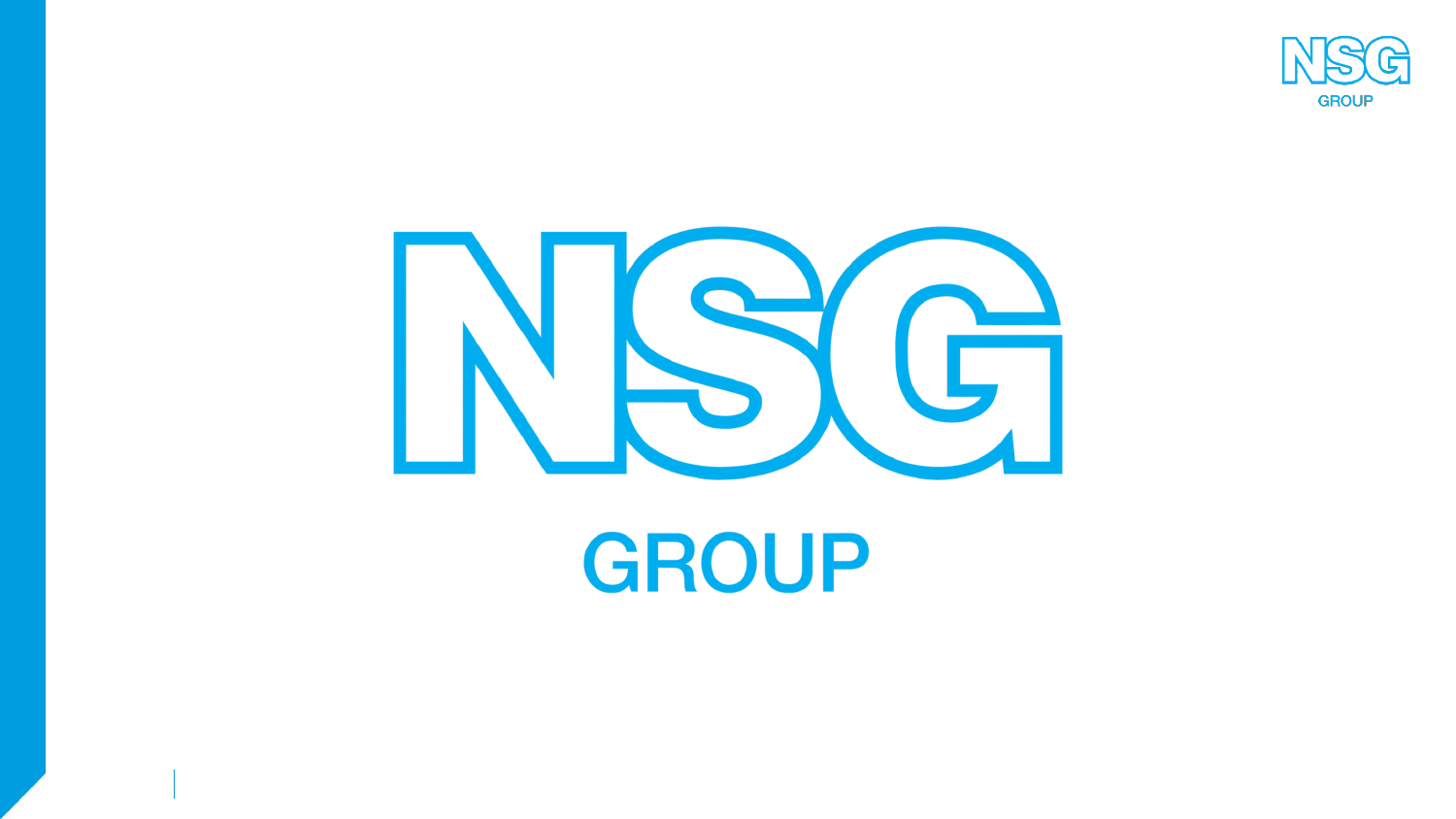



# Approved Document O Overheating 2021 (England)

Detailed version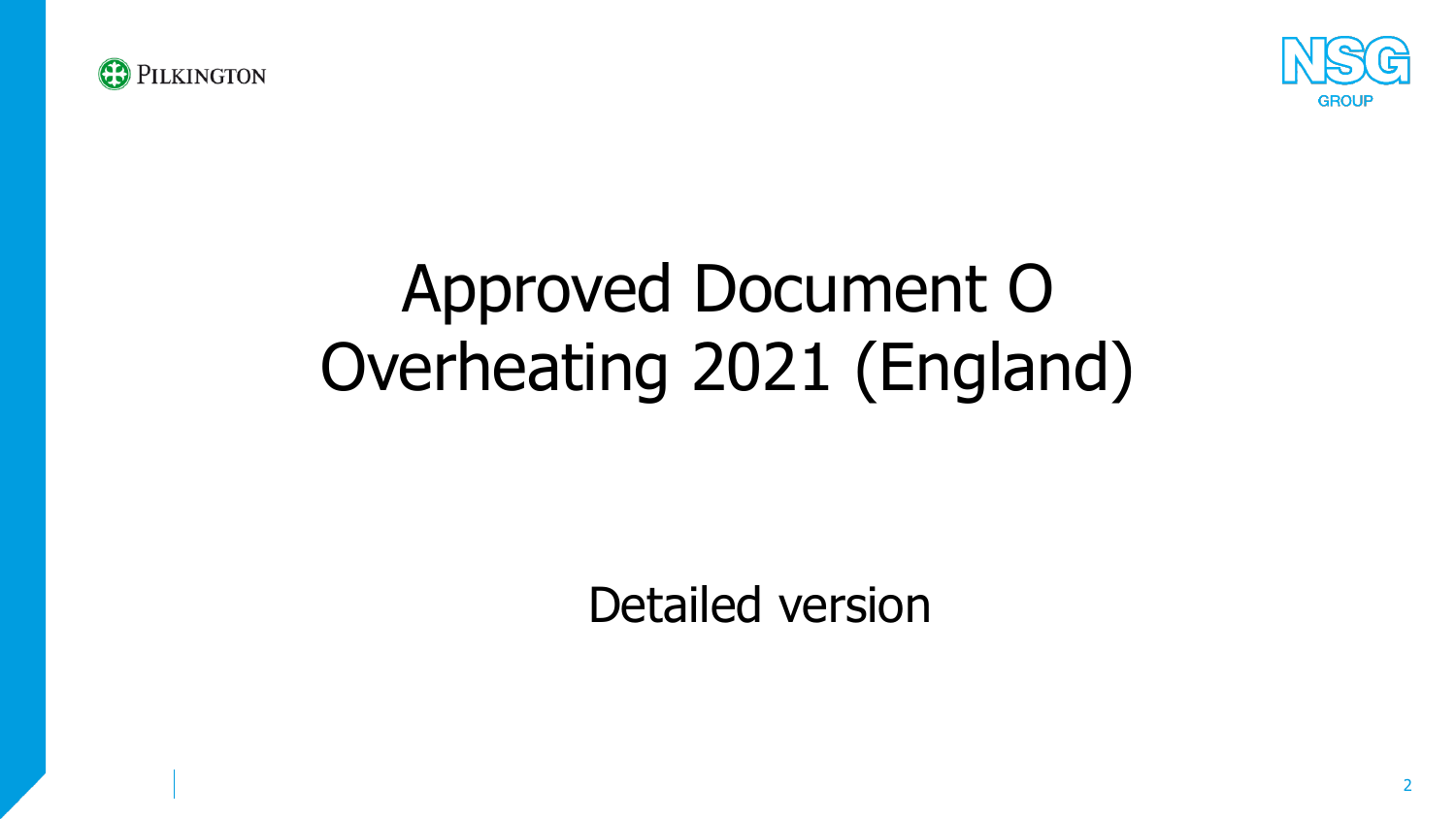# Transitional arrangements



This approved document takes effect on 15 June 2022 for use in England. It does not apply to work subject to a building notice, full plans application or initial notice submitted before that date, provided the work is started on site before 15 June 2023. **LEWIS COMP.** MERING MILLER



**Overheating** 



**機** HM Government The Building Regulations 2010 **Overheating APPROVED DOCUMENT** Requirement OI: Overheating mitigation Regulations: 408

2021 edition - for use in England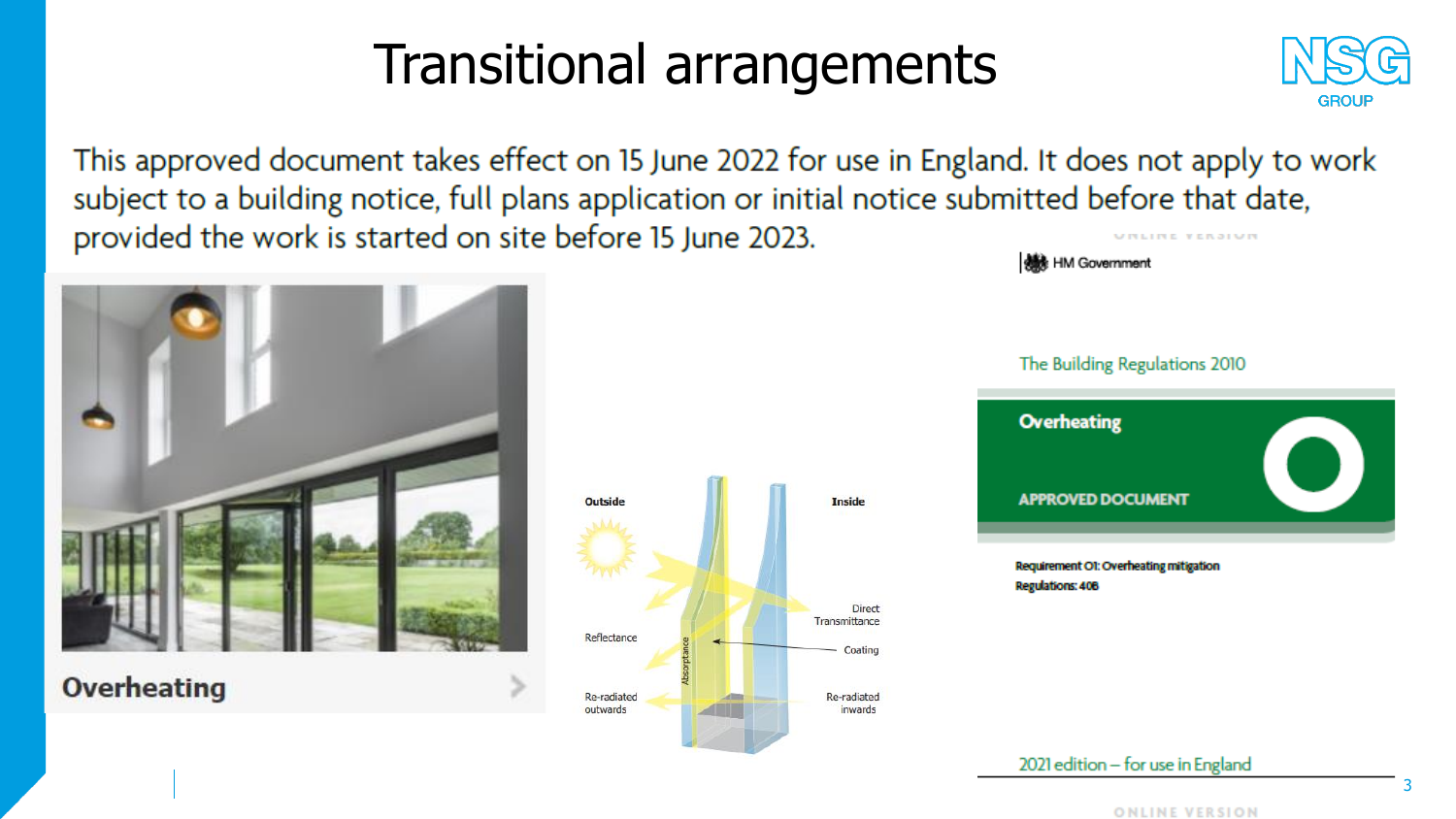## Scope



- New residential buildings only
- Applies to parts of mixed-use buildings that are for residential purposes only

| Table 0.1 Residential buildings within the scope of this approved document |                                                                                                                                                                                      |  |  |  |  |  |
|----------------------------------------------------------------------------|--------------------------------------------------------------------------------------------------------------------------------------------------------------------------------------|--|--|--|--|--|
| Title                                                                      | Purpose for which the building is intended to be used                                                                                                                                |  |  |  |  |  |
| Residential (dwellings)                                                    | Dwellings, which includes both dwellinghouses and flats.                                                                                                                             |  |  |  |  |  |
| Residential (institutional)                                                | Home, school or other similar establishment, where people sleep on the premises.<br>The building may be living accommodation for the care or maintenance of any of the<br>following. |  |  |  |  |  |
|                                                                            | a. Older and disabled people, due to illness or other physical or mental condition.                                                                                                  |  |  |  |  |  |
| b. People under the age of 5 years.                                        |                                                                                                                                                                                      |  |  |  |  |  |
| Residential (other)                                                        | Residential college, hall of residence and other student accommodation, and living<br>accommodation for children aged 5 years and older.                                             |  |  |  |  |  |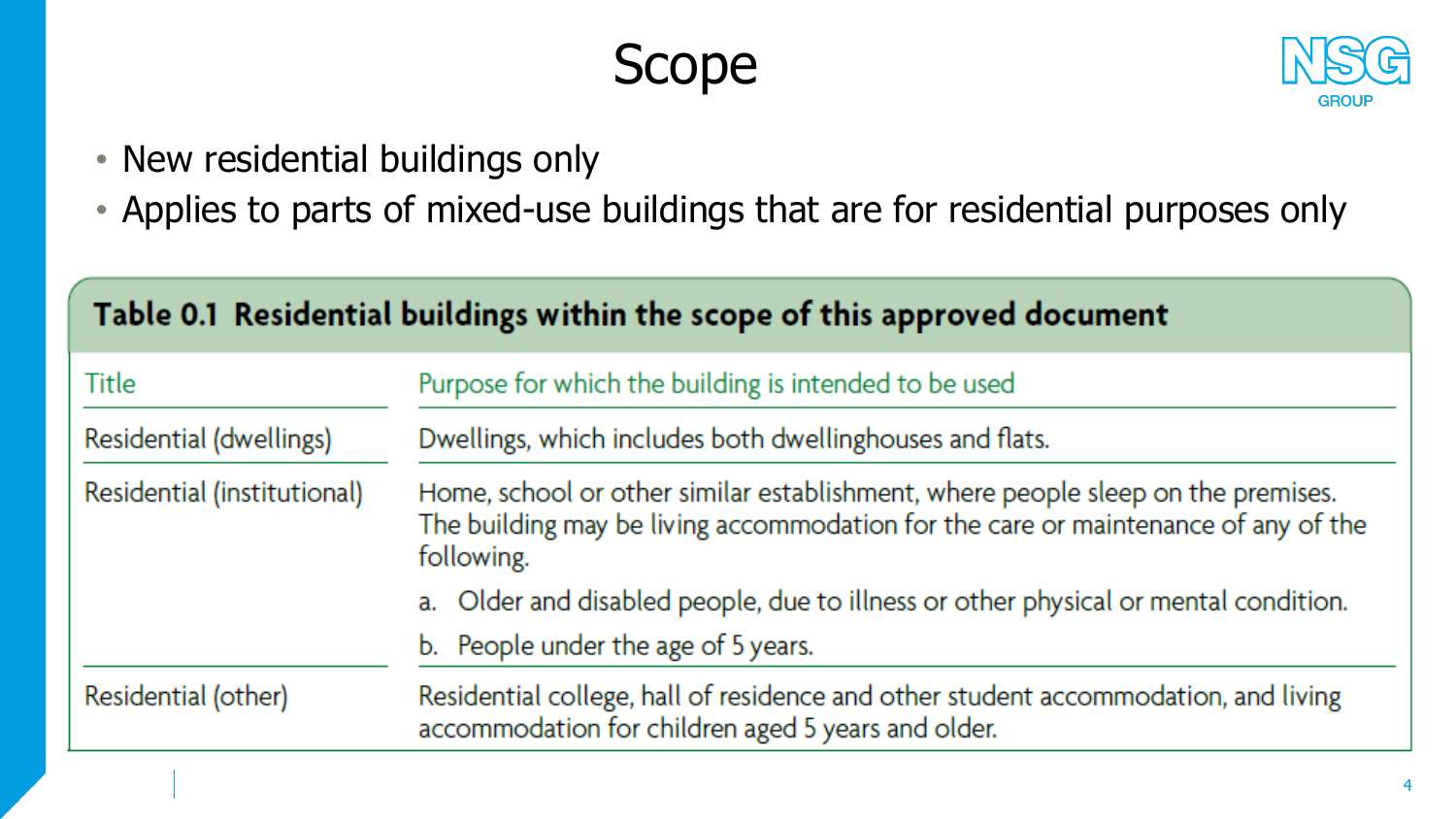# Requirement O1 of Building Regulations



- $(1)$ Reasonable provision must be made in respect of a dwelling, institution or any other building containing one or more rooms for residential purposes, other than a room in a hotel ("residences") to-
	- (a) limit unwanted solar gains in summer;
	- (b) provide an adequate means to remove heat from the indoor environment.
- $(2)$ In meeting the obligations in paragraph  $(1)$ —
	- (a) account must be taken of the safety of any occupant, and their reasonable enjoyment of the residence; and
	- (b) mechanical cooling may only be used where insufficient heat is capable of being removed from the indoor environment without it.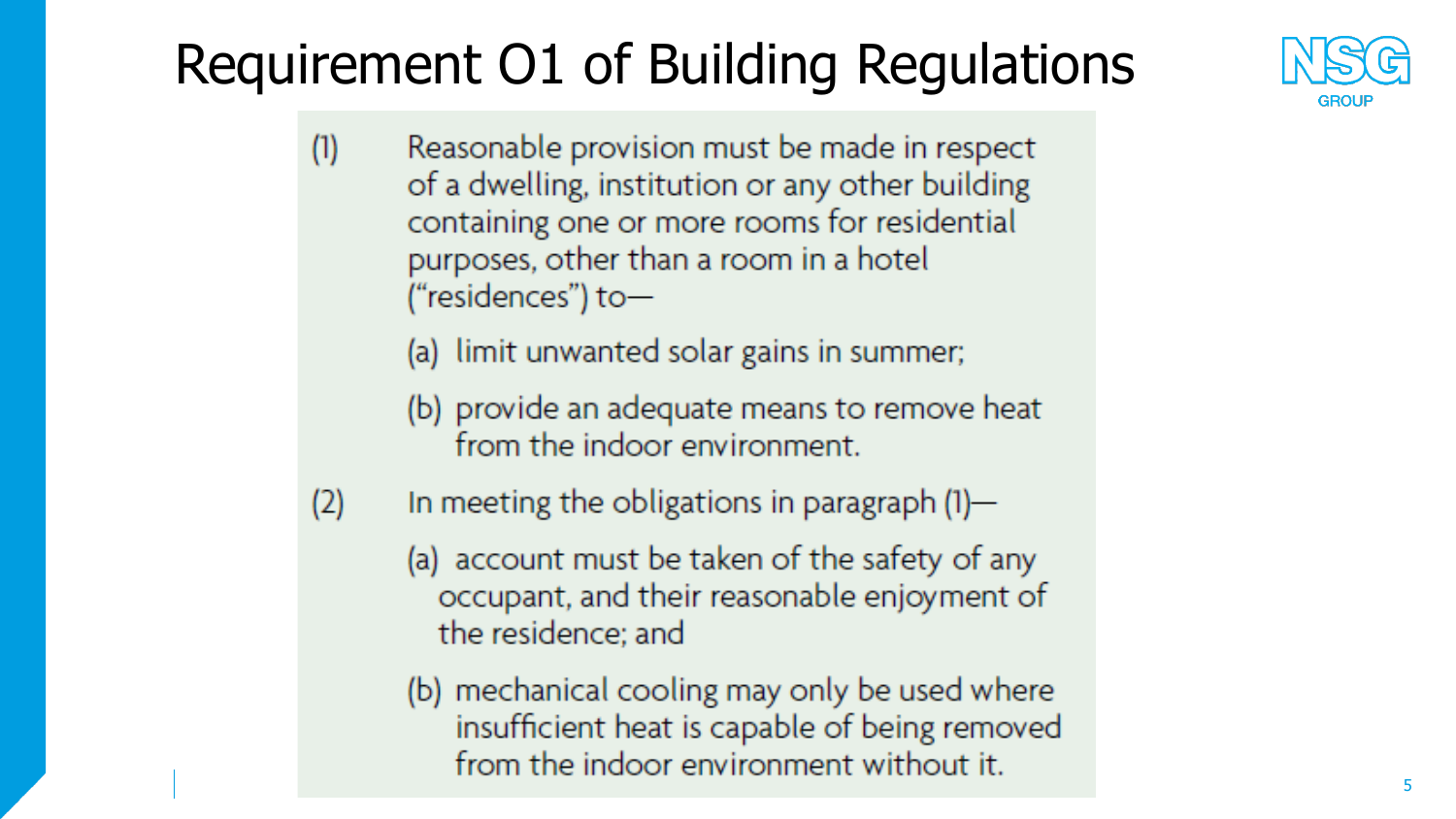# Intention



- To protect health and welfare of occupants by reducing occurrence of high indoor temperatures
- Both of the following should be achieved:
	- Limit unwanted solar gains in summer
	- Provide adequate means of removing excess heat from indoor environment
- Two methods for demonstrating compliance:
	- Simplified method
	- Dynamic thermal modelling method
- Two risk categories for simplified method:
	- 'Moderate risk' location (England, excluding higher risk parts of London)
	- 'High risk' location (urban and some suburban parts of London)
	- Some parts of central Manchester fall in 'high risk' category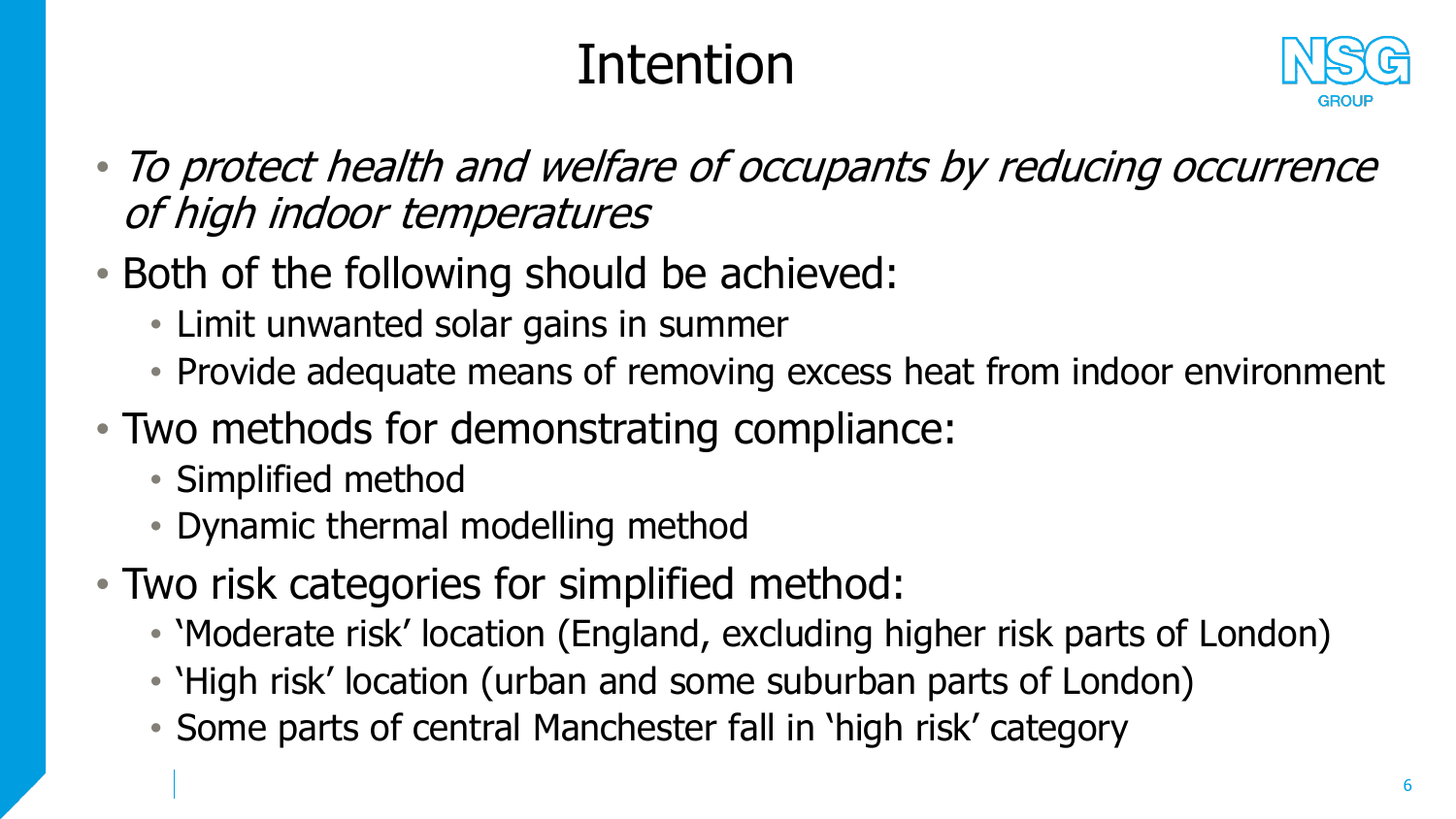



# Simplified method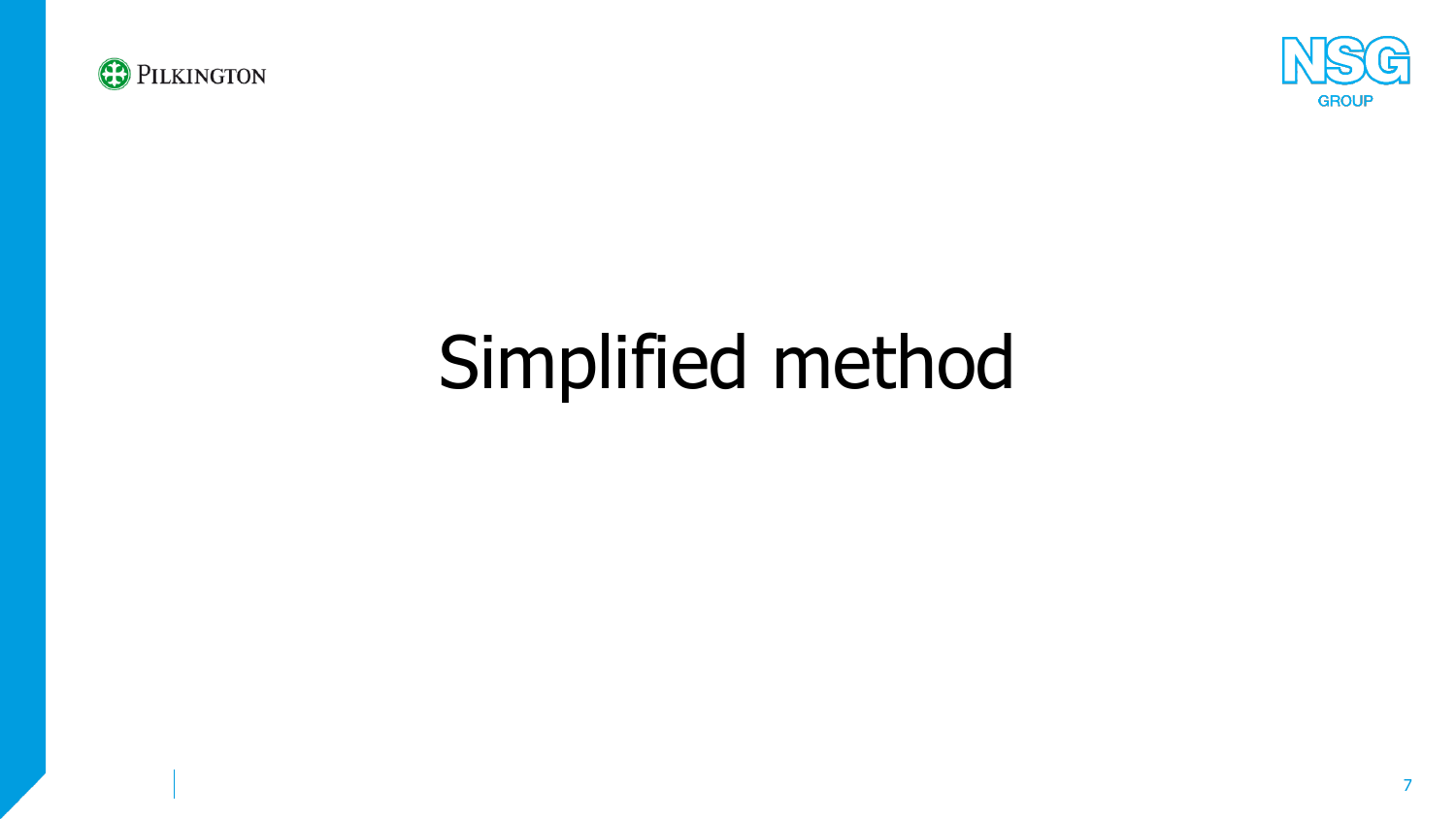### Limiting solar gains  $- (1)$



- Buildings or parts of buildings with cross-ventilation
- (Cross ventilation openings on opposite elevations)

| Table 1.1 Limiting solar gains for buildings or parts of buildings with cross-ventilation <sup>(1)</sup> |                                              |                                                                                 |                                              |                                                                                 |  |  |  |
|----------------------------------------------------------------------------------------------------------|----------------------------------------------|---------------------------------------------------------------------------------|----------------------------------------------|---------------------------------------------------------------------------------|--|--|--|
|                                                                                                          |                                              | High risk location                                                              |                                              | Moderate risk location                                                          |  |  |  |
| Largest glazed<br>façade orientation                                                                     | Maximum area of<br>glazing<br>(% floor area) | Maximum area of<br>glazing in the most<br>glazed room<br>(% floor area of room) | Maximum area of<br>glazing<br>(% floor area) | Maximum area of<br>glazing in the most<br>glazed room<br>(% floor area of room) |  |  |  |
| <b>North</b>                                                                                             | 15                                           | 37                                                                              | 18                                           | 37                                                                              |  |  |  |
| East                                                                                                     | 18                                           | 37                                                                              | 18                                           | 37                                                                              |  |  |  |
| South                                                                                                    | 15                                           | 22                                                                              | 15                                           | 30                                                                              |  |  |  |
| West                                                                                                     | 18                                           | 37                                                                              | 11                                           | 22                                                                              |  |  |  |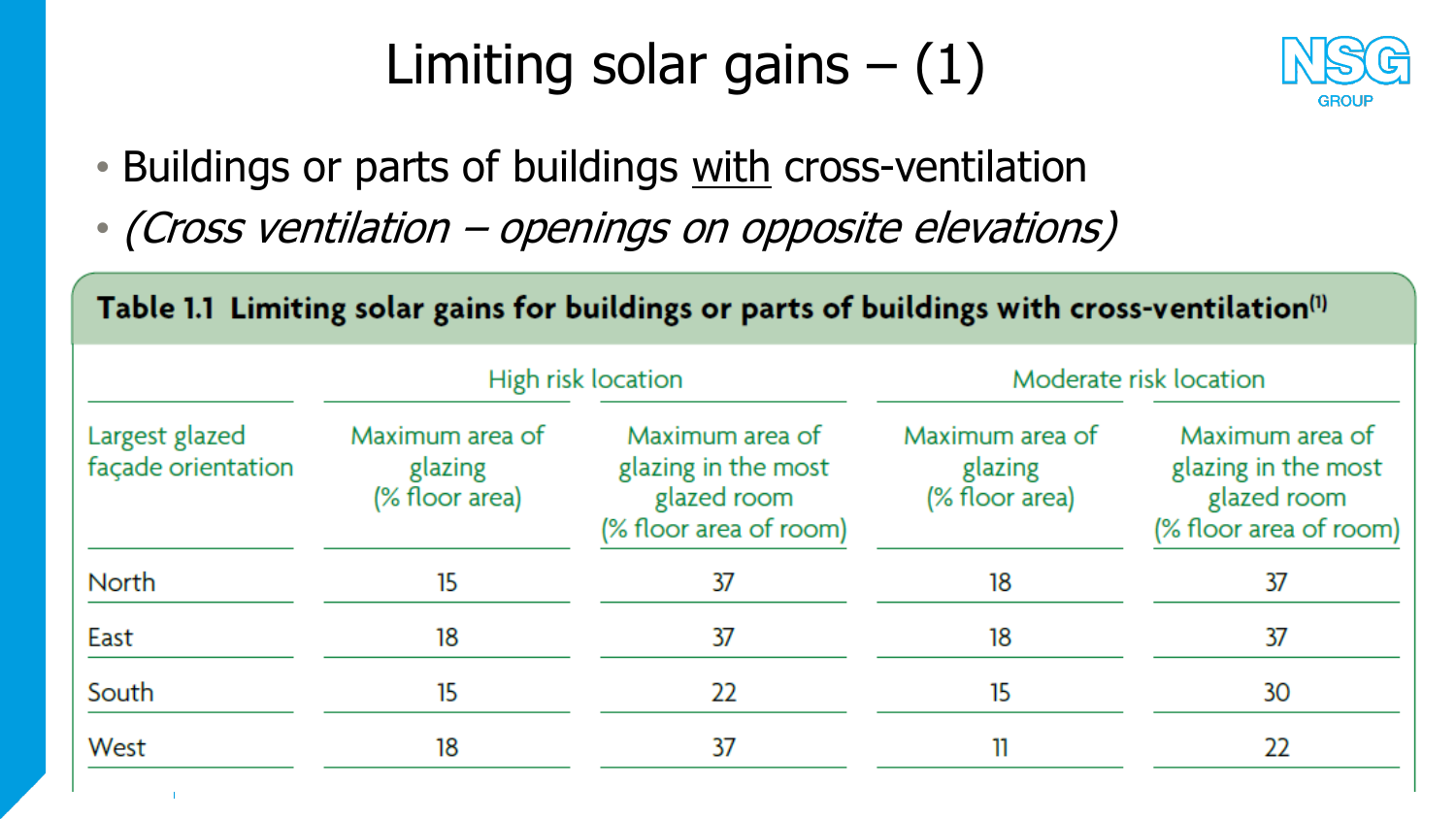### Limiting solar gains  $-$  (2)



• Buildings or parts of buildings without cross-ventilation

| Table 1.2 Limiting solar gains for buildings or parts of buildings without cross-ventilation <sup>(1)</sup> |                                              |                                                                                 |                                              |                                                                                 |  |  |  |
|-------------------------------------------------------------------------------------------------------------|----------------------------------------------|---------------------------------------------------------------------------------|----------------------------------------------|---------------------------------------------------------------------------------|--|--|--|
|                                                                                                             |                                              | High risk location                                                              |                                              | Moderate risk location                                                          |  |  |  |
| Largest glazed<br>façade orientation                                                                        | Maximum area of<br>glazing<br>(% floor area) | Maximum area of<br>glazing in the most<br>glazed room<br>(% floor area of room) | Maximum area of<br>glazing<br>(% floor area) | Maximum area of<br>glazing in the most<br>glazed room<br>(% floor area of room) |  |  |  |
| <b>North</b>                                                                                                | 15                                           | 26                                                                              | 15                                           | 26                                                                              |  |  |  |
| East                                                                                                        | 11                                           | 18                                                                              | 18                                           | 26                                                                              |  |  |  |
| South                                                                                                       | 11                                           | 11                                                                              | 15                                           | 15                                                                              |  |  |  |
| West                                                                                                        | 11                                           | 18                                                                              | 18                                           | 11                                                                              |  |  |  |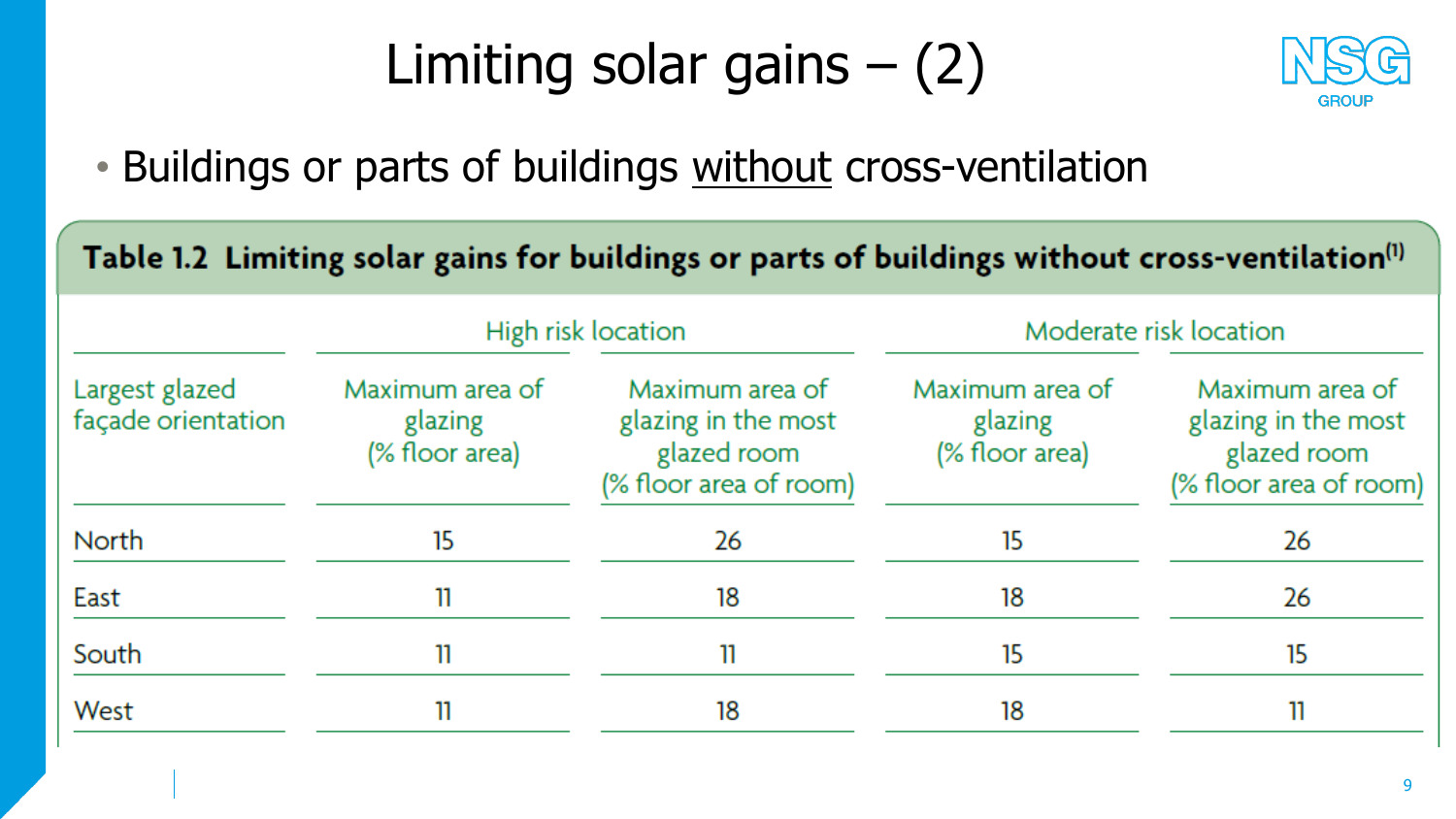# Acceptable shading solutions



- For residential buildings in 'high risk' locations, maximum glazed areas should not be exceeded (see previous two slides)
- Additionally, shading should be provided for glazed areas between compass points NE and NW via South
- Shading should be one of the following means:
	- External shutters (with ventilation)
	- Glazing with maximum g value of 0.40 and minimum light transmittance of 0.70
	- Overhangs with 50° altitude cut-off on due South-facing facades only





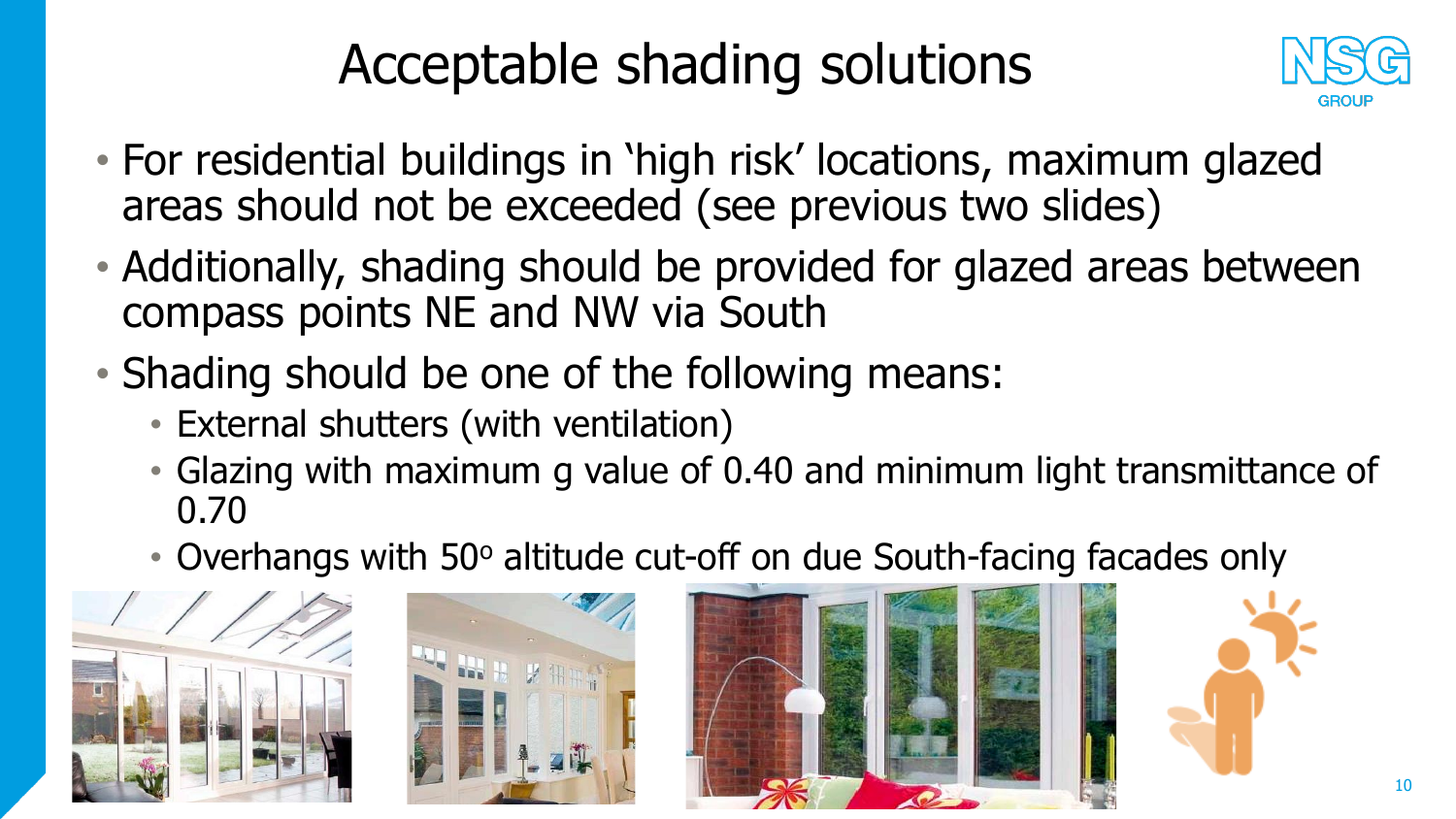### Removing excess heat



### • ('Free area' – geometric open area of ventilation opening)

| Table 1.3 Minimum free areas for buildings or parts of buildings with cross-ventilation |                                                                                                                |                                                                                                                      |  |  |  |
|-----------------------------------------------------------------------------------------|----------------------------------------------------------------------------------------------------------------|----------------------------------------------------------------------------------------------------------------------|--|--|--|
|                                                                                         | High risk location                                                                                             | Moderate risk location                                                                                               |  |  |  |
| Total minimum free area <sup>(1)</sup>                                                  | The greater of the following:<br>a. $6\%$ of the floor area <sup>(2)</sup><br>b. 70% of the glazing area $(3)$ | The greater of the following:<br>a. 9% of the floor area <sup>(2)</sup><br>b. 55% of the glazing area <sup>(3)</sup> |  |  |  |
| Bedroom minimum free area                                                               | 13% of the floor area of the room $(4)$                                                                        | 4% of the floor area of the room $(4)$                                                                               |  |  |  |

|  |  | Table 1.4 Minimum free areas for buildings or parts of buildings without cross-ventilation |
|--|--|--------------------------------------------------------------------------------------------|
|--|--|--------------------------------------------------------------------------------------------|

|                                        | High risk location                                                                                                       | Moderate risk location                                                                                                   |  |  |
|----------------------------------------|--------------------------------------------------------------------------------------------------------------------------|--------------------------------------------------------------------------------------------------------------------------|--|--|
| Total minimum free area <sup>(1)</sup> | The greater of the following:<br>a. $10\%$ of the floor area <sup>(2)</sup><br>b. 95% of the glazing area <sup>(3)</sup> | The greater of the following:<br>a. $12\%$ of the floor area <sup>(2)</sup><br>b. 80% of the glazing area <sup>(3)</sup> |  |  |
| Bedroom minimum free area              | 13% of the floor area of the room <sup>(4)</sup>                                                                         | 4% of the floor area of the room $(4)$                                                                                   |  |  |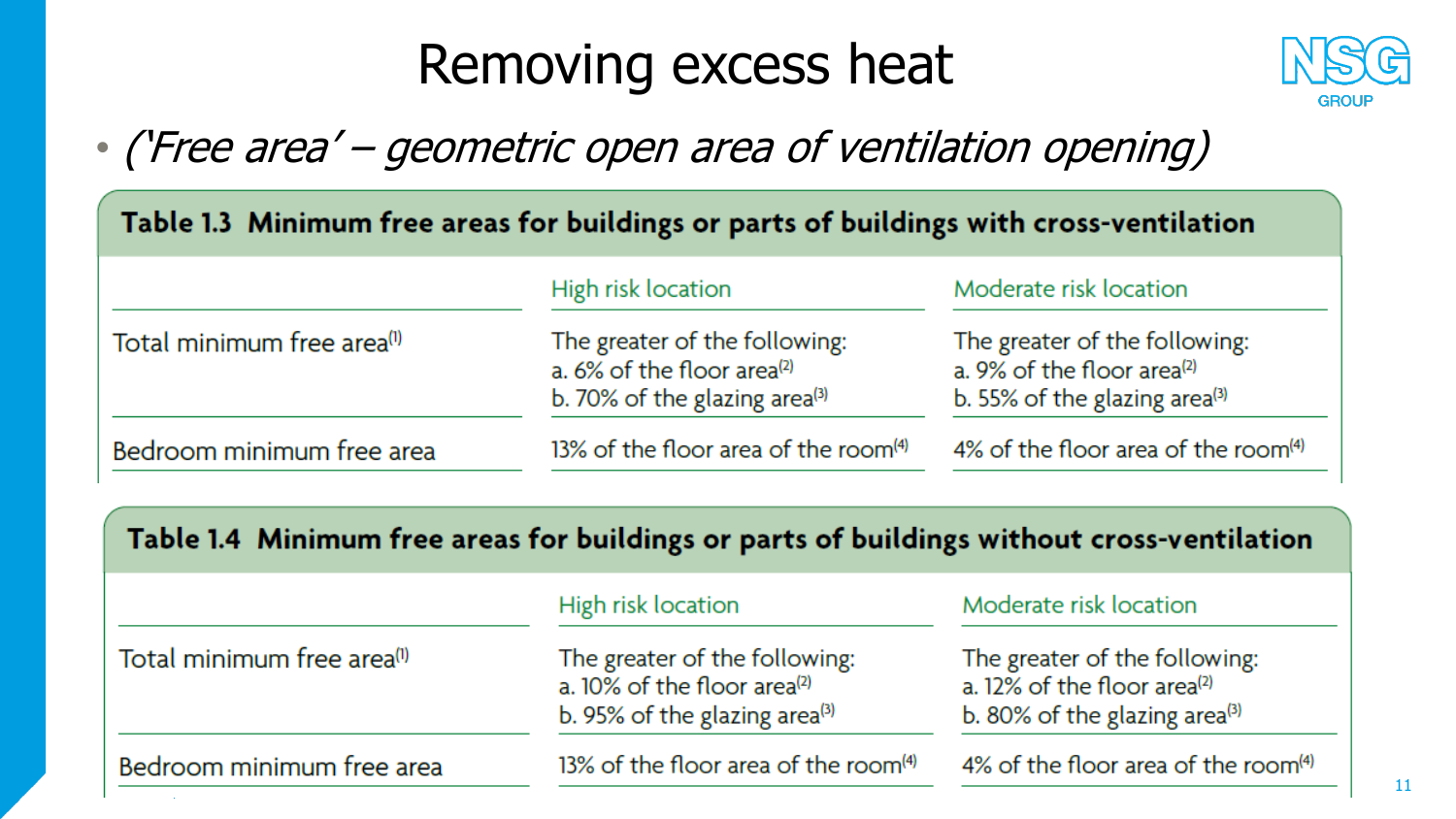

# High risk areas (by postcode)

- Central Manchester: M1 M2 M3 M5 M15 M16 M50
- London:

| CR4        | E 17              | <b>EC3R</b> | KT6  | N22             | SE8              | <b>SE27</b>     | <b>SW11</b>     | <b>TWIO</b>     | <b>WIF</b>     | W12               |
|------------|-------------------|-------------|------|-----------------|------------------|-----------------|-----------------|-----------------|----------------|-------------------|
| CR7        | E18               | EC3V        | KT7  | NW1             | SE9              | <b>SE28</b>     | <b>SW12</b>     | TW11            | <b>WIG</b>     | W13               |
| EI         | E20               | EC4A        | KT8  | NW <sub>2</sub> | <b>SEIO</b>      | <b>SW1A</b>     | <b>SWV13</b>    | <b>TW12</b>     | <b>WIH</b>     | <b>W14</b>        |
| <b>EIW</b> | <b>ECIA</b>       | EC4M        | IGII | NW3             | <b>SETT</b>      | <b>SW1E</b>     | <b>SW14</b>     | TW13            | WIJ            | <b>WCIA</b>       |
| E2         | <b>ECIM</b>       | EC4N        | NI   | NW <sub>5</sub> | SE12             | <b>SWIH</b>     | <b>SW15</b>     | <b>TW14</b>     | <b>WIK</b>     | <b>WCIB</b>       |
| E3         | <b>ECIN</b>       | EC4R        | NIC. | NW <sub>6</sub> | SE13             | <b>SWIP</b>     | <b>SW16</b>     | <b>TW15</b>     | <b>WIS</b>     | <b>WCIE</b>       |
| E4         | <b>ECIR</b>       | EC4V        | N2   | NW <sub>8</sub> | SE <sub>14</sub> | <b>SWIV</b>     | <b>SW17</b>     | <b>TW19</b>     | <b>WIT</b>     | <b>WCIH</b>       |
| E5         | <b>ECIV</b>       | EC4Y        | N4   | NW10            | SE15             | <b>SWTW</b>     | SW18            | <b>UB1</b>      | <b>WIU</b>     | <b>WCIN</b>       |
| E6         | ECIY              | <b>HAO</b>  | N5.  | <b>NW11</b>     | SE16             | <b>SWIX</b>     | <b>SW19</b>     | UB <sub>2</sub> | <b>WIW</b>     | <b>WCIR</b>       |
| EZ         | EC <sub>2</sub> A | HA9         | N6   | RM8             | SE17             | <b>SWIY</b>     | <b>SW20</b>     | UB3             | W <sub>2</sub> | <b>WCIV</b>       |
| E8         | <b>EC2M</b>       | IGI         | NZ   | RM <sub>9</sub> | SE18             | SW <sub>2</sub> | <b>TWI</b>      | UB4             | W3             | <b>WCIX</b>       |
| E9         | EC2N              | IG2         | N8   | <b>RMIO</b>     | SE <sub>19</sub> | SW <sub>3</sub> | TW <sub>2</sub> | UB5             | W4             | WC <sub>2</sub> A |
| EЮ         | EC <sub>2</sub> P | IG3         | N9   | SET             | SE <sub>20</sub> | SW <sub>4</sub> | TW <sub>3</sub> | UB6             | W5             | <b>WC2B</b>       |
| ETT        | EC <sub>2R</sub>  | IG4         | N13  | SE <sub>2</sub> | <b>SE21</b>      | SW <sub>5</sub> | TW4             | UB7             | W6             | <b>WC2E</b>       |
| E12        | EC2V              | КTI         | N15  | SE3             | <b>SE22</b>      | SW6             | TW <sub>5</sub> | UB8             | W7             | WC <sub>2H</sub>  |
| E13        | EC2Y              | KT2         | N16  | SE <sub>4</sub> | <b>SE23</b>      | SW7             | TW6             | UBII            | W8             | <b>WC2N</b>       |
| E14        | EC3A              | KT3         | N17  | SE5.            | <b>SE24</b>      | SW <sub>8</sub> | TW7             | W1B             | W9             | WC <sub>2R</sub>  |
| E15        | EC3M              | KT4         | N18  | SE6             | <b>SE25</b>      | SW9             | TW <sub>8</sub> | <b>WIC</b>      | <b>W10</b>     |                   |
| E16        | <b>EC3N</b>       | KT5         | N19  | SE7             | <b>SE26</b>      | <b>SW10</b>     | TW9             | <b>WID</b>      | <b>WTI</b>     |                   |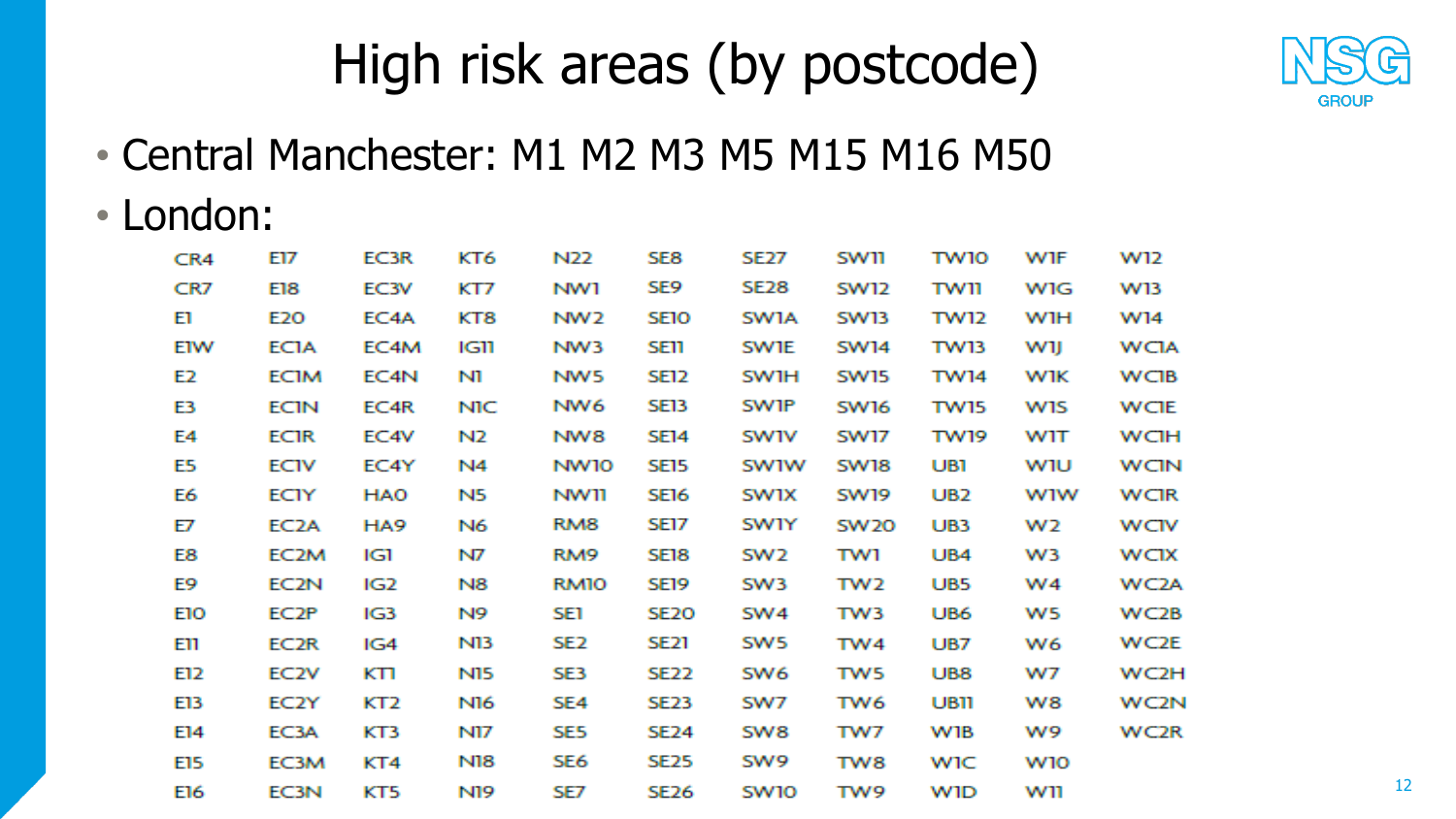



# Dynamic thermal modelling method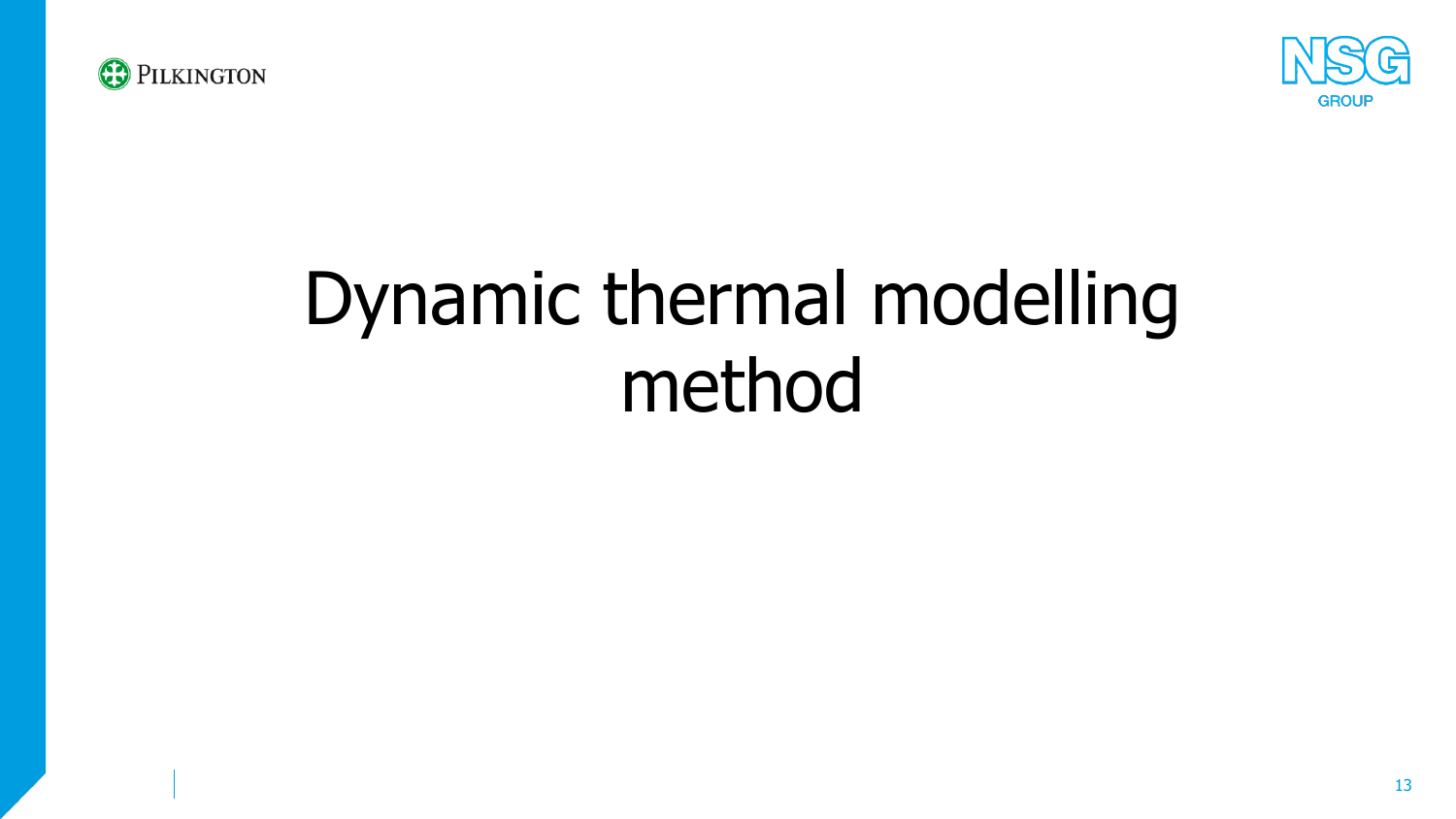# Limiting solar gains



- Use of thermal modelling to demonstrate risk of overheating is mitigated (e.g. CIBSE TM59 (1))
- Takes into account parameters such as:
	- Shading (e.g. shutters, external blinds, overhangs, etc.)
	- Glazing (e.g. size, orientation, g value, etc.)
	- Building design
- (1) Chartered Institution of Building Services Engineers (CIBSE) TM59 Design methodology for the assessment of overheating risk in homes

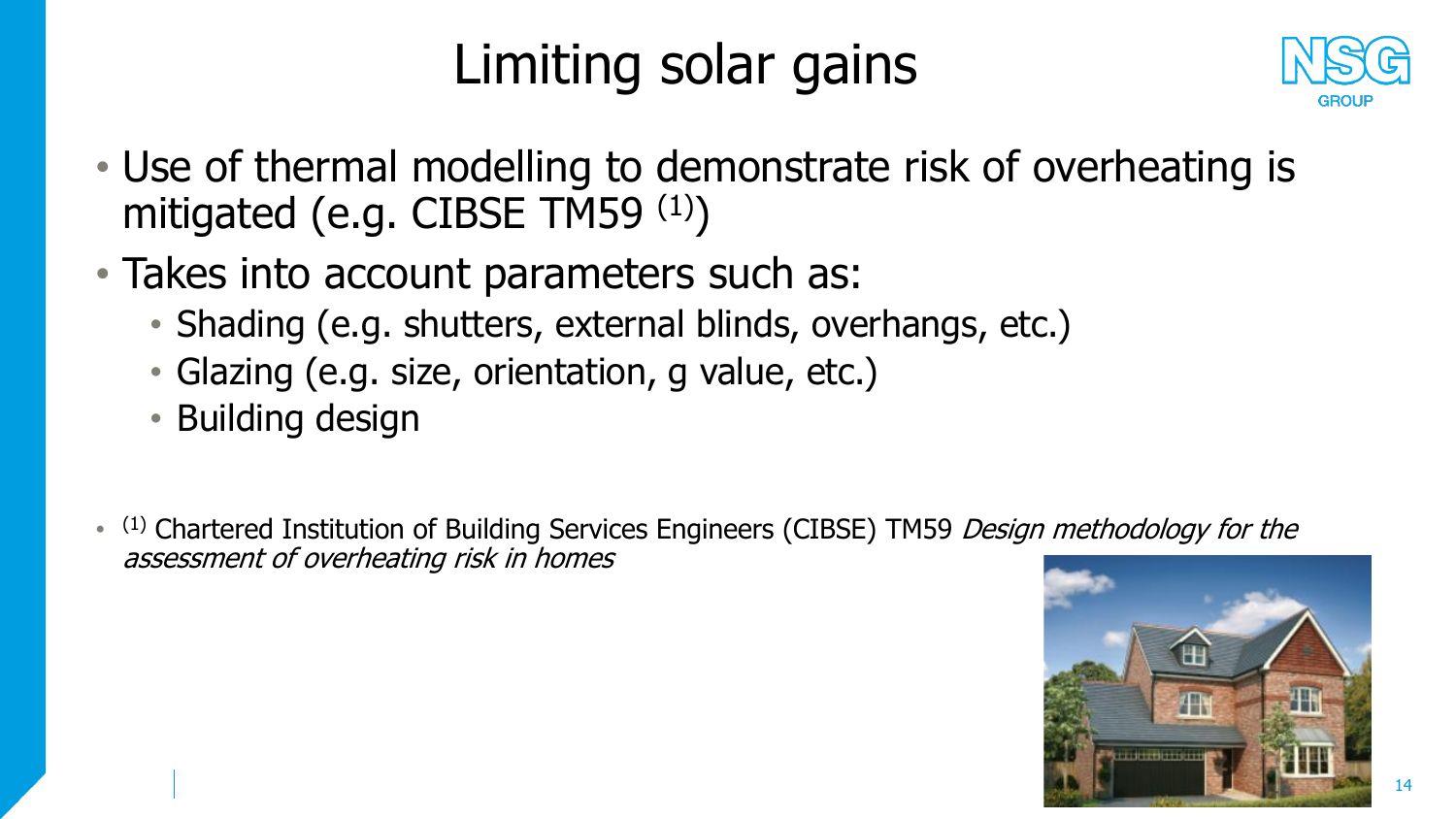# Other considerations



- Any solution for mitigating overheating in new residential buildings also needs to consider impact on:
- Noise at night (effect on ventilation if windows closed at night)
- Pollution (minimise intake of external internal pollutants)
- Security (may not be practical to open easily accessible windows)
- Protection from falling (consider risk of occupants falling from height)
- Protection from entrapment (consideration for louvred shutters)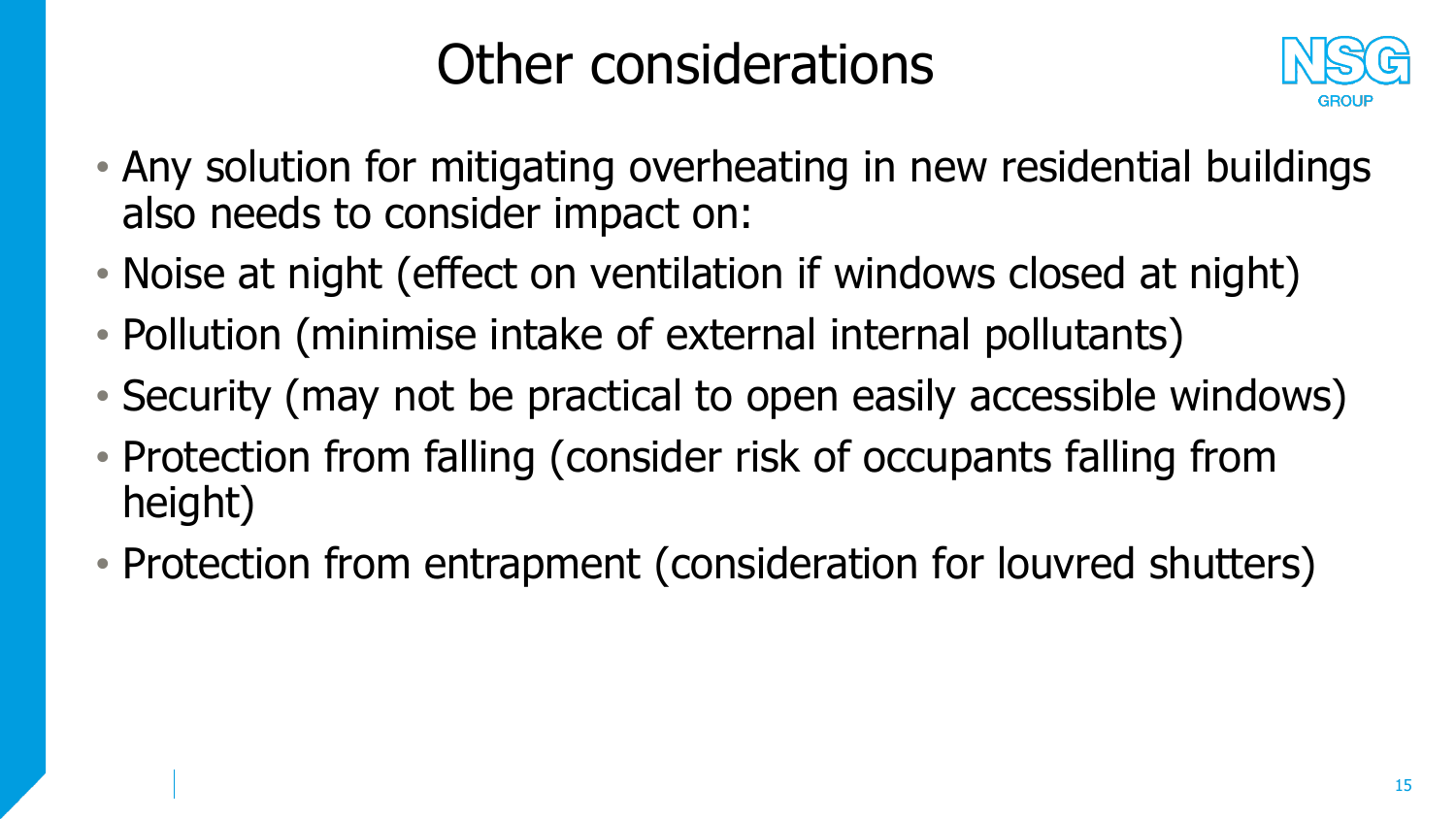# **Conclusions**



- Simplified method focused on 'high risk' areas London and central Manchester
- All other areas of England considered 'moderate risk' no shading needed, but restricted on maximum glazed areas
- If maximum glazed areas exceeded, even for moderate risk areas, then detailed method undertaken
	- Shading measures (including glazing g value) taken into account in modelling
- Housebuilders and developers may need to decide reduce glazed areas or introduce shading solution?
- One of acceptable shading solutions is glazing with 70/40 performance (e.g. Pilkington **SuncoolTM** 70/35)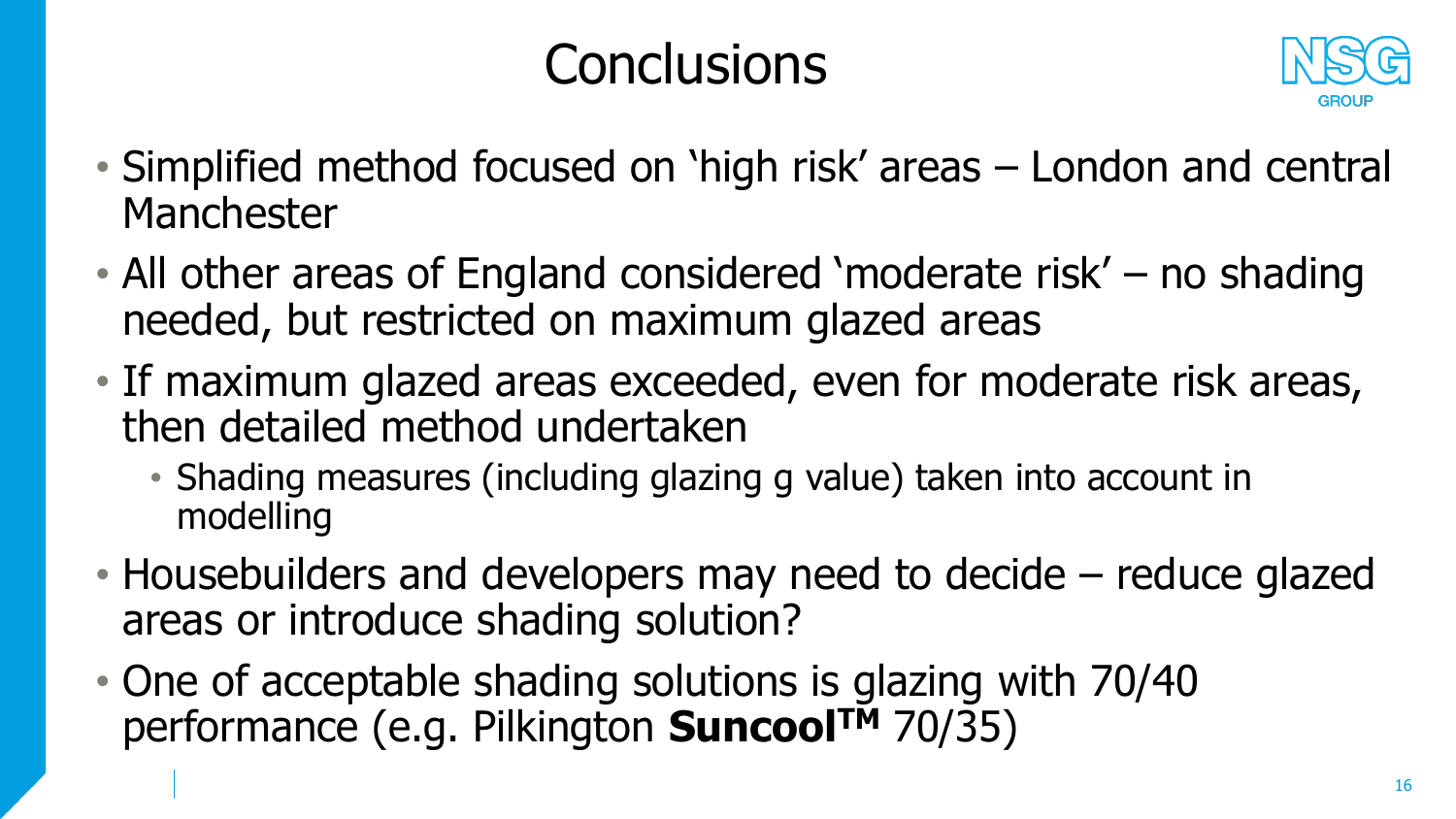# Part L hub



- Developed and kept updated with latest info
- Includes section on overheating regulations
- Short URL: <http://www.pilkington.co.uk/partl2021>

|                                                              |  | ons Glass Information Ask Pilkington CPD Standards & Regulations Specification Tools Help and Advice |  |
|--------------------------------------------------------------|--|------------------------------------------------------------------------------------------------------|--|
| itects / Standards & Regulations / Part L 2022 / Overheating |  |                                                                                                      |  |

#### Overheating

The government has initiated a consultation concerning the introduction of a new Building Regulation for overheating in new dwellings in England. These changes are expected to have a significant impact on glass and glazing products in residential buildings.

Ending on 13th April 2021, the consultation sets out proposals for a new Approved Document [X]\* covering the mitigation of overheating risk in new dwellings in England. This follows on from an earlier consultation on new dwellings, the Government's response to which has been published.